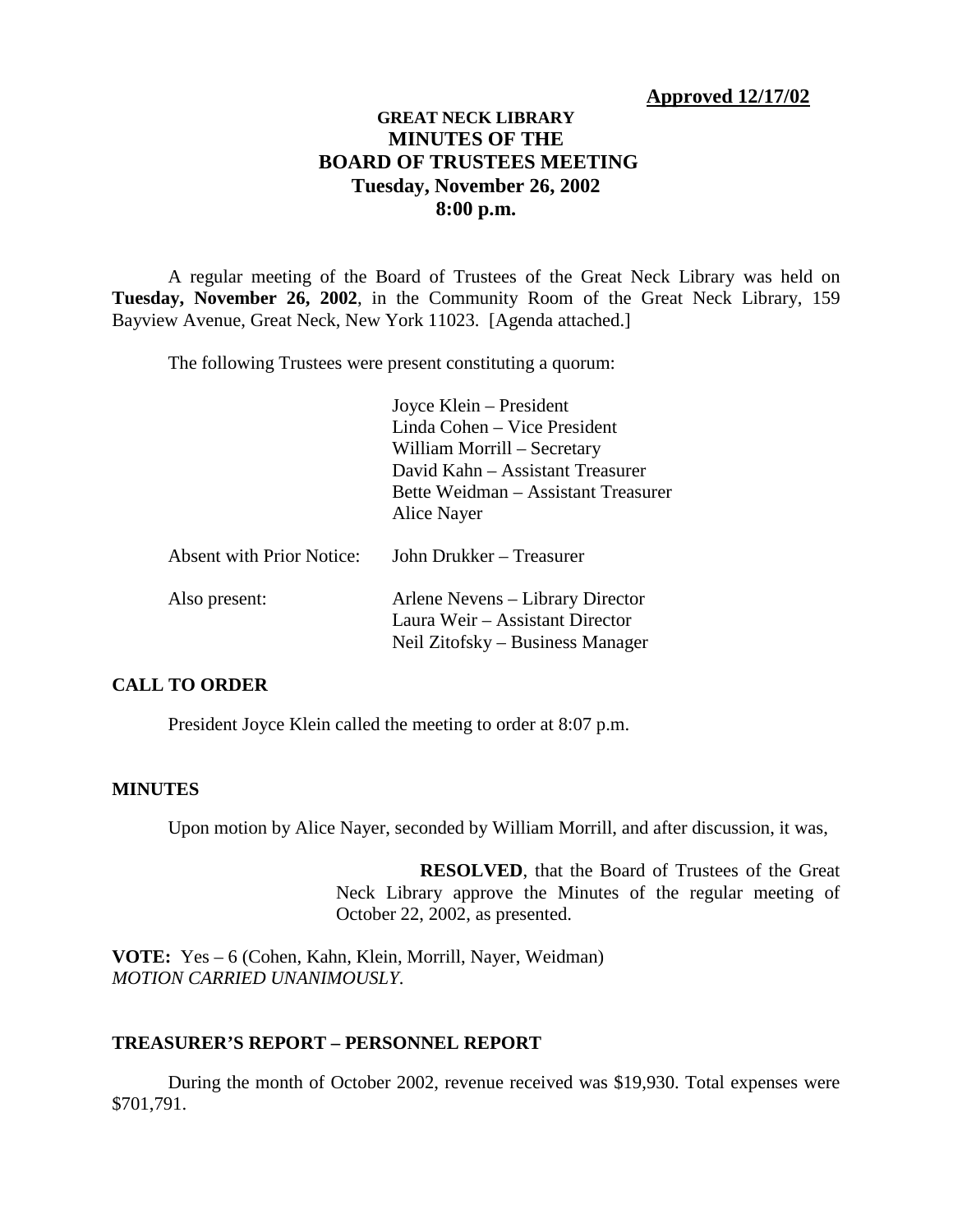At the close of business, October 31, 2002, total operating fund holdings were \$1,232,963, which were on deposit at HSBC and The Bank of New York, and in Petty Cash funds at Main and the Branches. This compares to an October 2001 balance of \$1,638,501.

Additionally, the balance of the Main Building and Special Services fund was \$1,500,928; the Automated Library fund was \$130,531; the Restricted Gift fund was \$45,208; the Branch and Special Services fund was \$128,390. These funds totaled \$1,804,877 on October 31, 2002. The October 2001 total was \$1,752,036.

Upon motion by David Kahn, seconded by Linda Cohen, and after discussion, it was,

**RESOLVED,** that the Board of Trustees of the Great Neck Library accept the November 26, 2002, Treasurer's Report with the Personnel Changes of October 17, 2002 through November 15, 2002.

VOTE**:** Yes – 6 (Cohen, Kahn, Klein, Morrill, Nayer, Weidman) *MOTION CARRIED UNANIMOUSLY.*

Upon motion by David Kahn, seconded by Linda Cohen, and after discussion, it was,

**RESOLVED,** that the Board of Trustees of the Great Neck Library authorize the Treasurer to pay the persons named in the Check Register dated October 17, 2002 through November 21, 2002, Paid-Checks numbered 1052 and 25767 through 25893 and To-Be-Paid Checks numbered 25894 through 26018, the sums set against their respective names, amounting in the aggregate to \$471,407.70.

VOTE**:** Yes – 6 (Cohen, Kahn, Klein, Morrill, Nayer, Weidman) *MOTION CARRIED UNANIMOUSLY.*

# **REPORTS**

Director's & Assistant Director's Reports (attached to Minutes).

Public Comment: Ralene Adler, Marietta DiCamillo

# Voting Results

Secretary Morrill reported on the results of the October 28, 2002 Library election. Elected to the Board of Trustees was Joyce Klein with 218 votes, and also Bette Weidman with 207 votes, for four-year terms ending 2007. For the Nominating Committee, Marjorie Kurcias was elected for a two-year term ending 2005 with 218 votes, and Lawrence Gerzog and Doris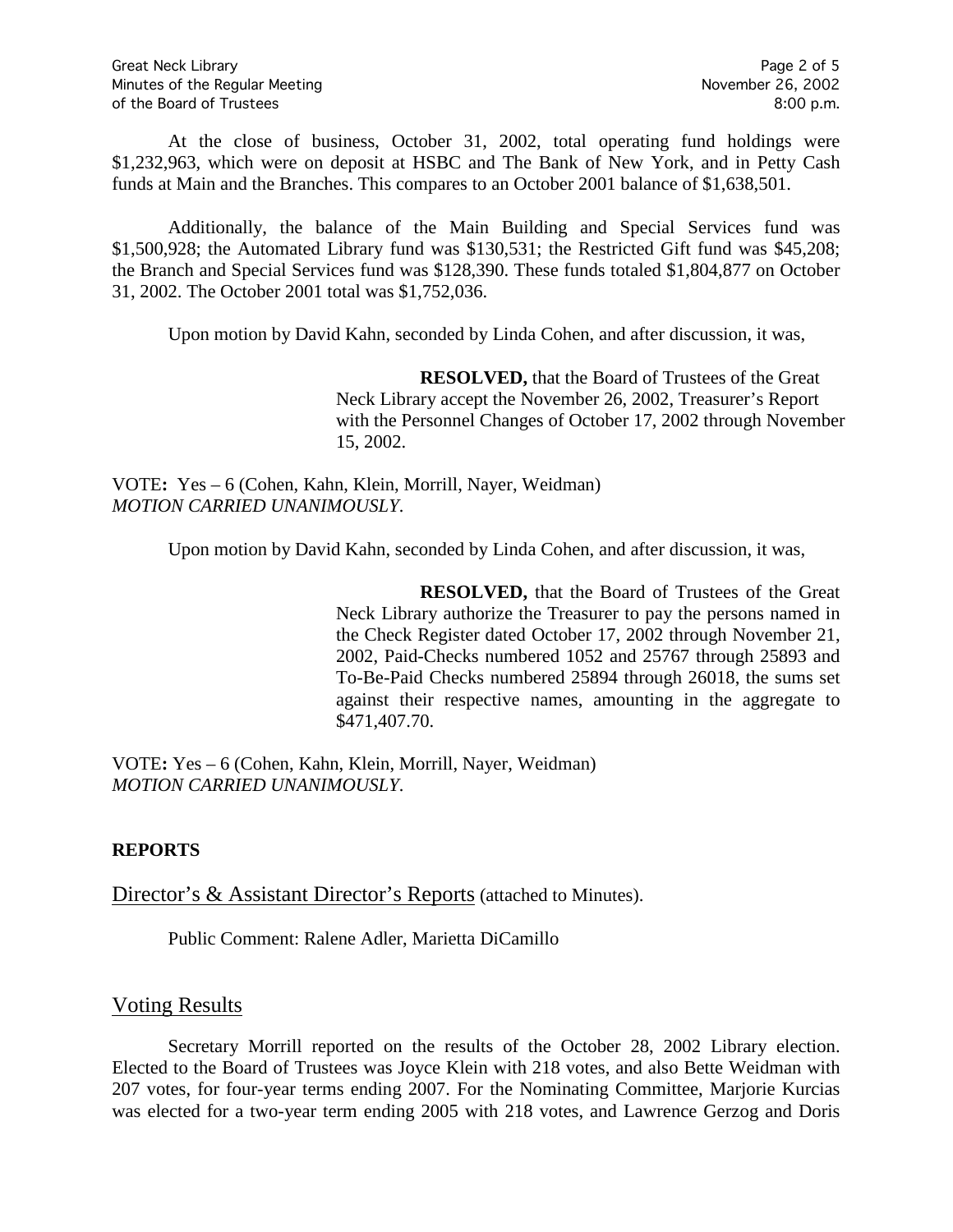Master for three-year terms ending 2006 with 208 and 213 votes respectively. Candidates will take office at the Re-organization meeting on January 21, 2003.

## **NEW BUSINESS**

## Policy Manual Changes

Upon motion by Linda Cohen, seconded by David Kahn, and after discussion it was,

**RESOLVED,** that the Board of Trustees of the Great Neck Library amend its Policy Manual as attached, specifically regarding Sections 700-10, 700-20, 700-55, 700-60.

Public Comment: Marietta DiCamillo

## VOTE**:** Yes – 6 (Cohen, Kahn, Klein, Morrill, Nayer, Weidman) *MOTION CARRIED UNANIMOUSLY.*

## Excessed Equipment

Upon motion by Linda Cohen, seconded by William Morrill, and after discussion it was,

**RESOLVED,** that the Board of Trustees of the Great Neck Library declare the items listed on the appended schedule excessed and authorize the Director to dispose of same in an appropriate manner.

VOTE**:** Yes – 6 (Cohen, Kahn, Klein, Morrill, Nayer, Weidman) *MOTION CARRIED UNANIMOUSLY.*

## Technology Plan

Director Nevens and Network Administrator Brian Kleinberg highlighted portions of the draft Technology Plan for 2002-2006. This plan was developed by Brian Kleinberg, with input from staff members Laura Weir, Neil Zitofsky, and Department and Branch Heads.

Upon motion by Alice Nayer, and after discussion it was,

**RESOLVED,** that the Board of Trustees of the Great Neck Library accept receipt of the [draft 2002-2006] Great Neck Library Technology Plan as presented.

Public Comment: Ralene Adler

VOTE**:** Yes – 6 (Cohen, Kahn, Klein, Morrill, Nayer, Weidman) *MOTION CARRIED UNANIMOUSLY.*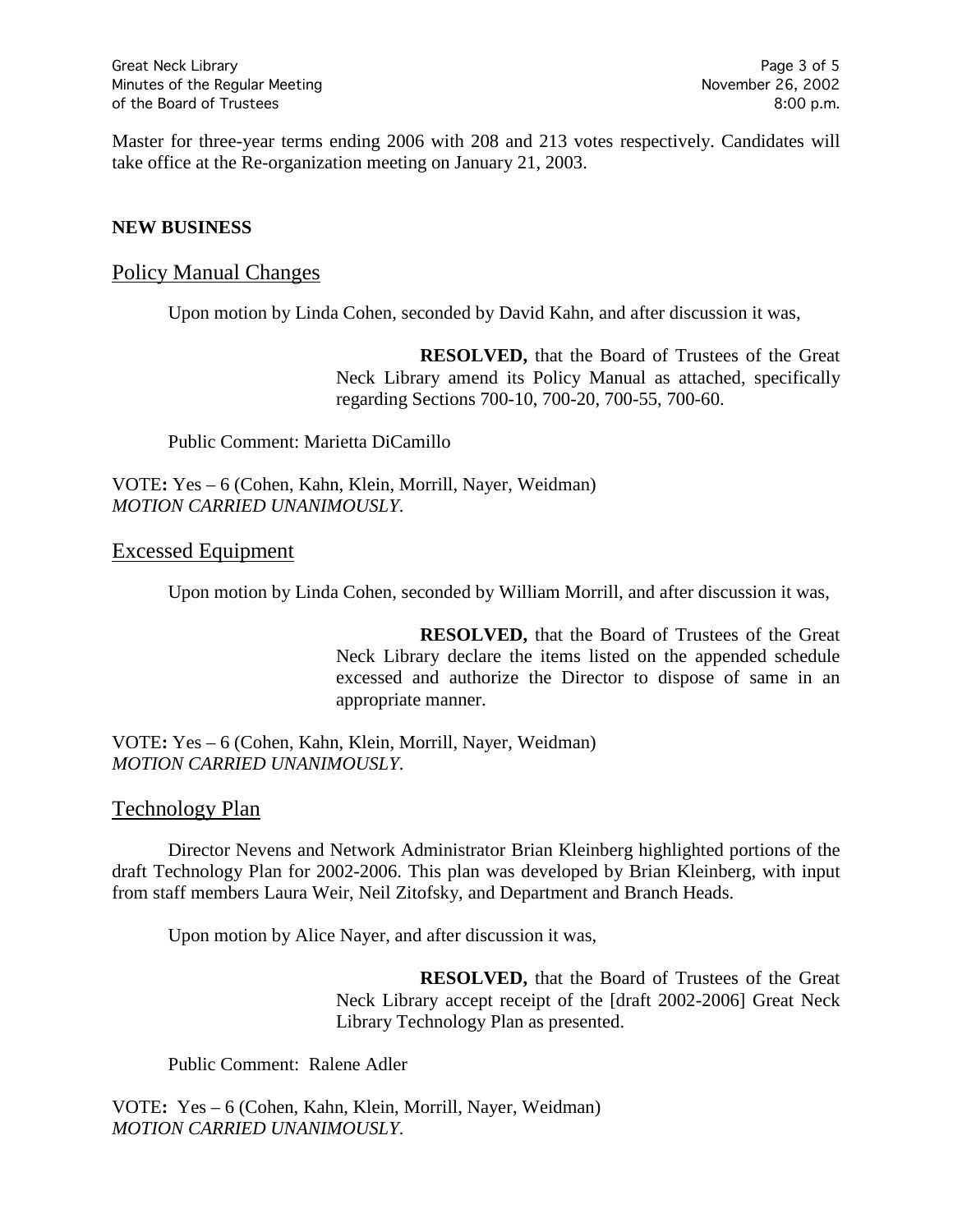## Freedom of Information Request Appeal

Upon motion by Linda Cohen, seconded by Alice Nayer, and after discussion it was,

**RESOLVED,** that the Board of Trustees of the Great Neck Library deny the appeal of Ralene Adler for access to certain Library records as outlined in her FOIL request dated October 23, 2002 and the Library's response on October 29, 2002.

Based on Counsel's advice that the appeal process is written, Mrs. Adler could not speak to this matter but she requested that the Board of Trustees table its decision until the next meeting pending additional information that she will send to the Board for its consideration.

Upon motion by William Morrill and seconded by Linda Cohen, it was,

**RESOLVED**, that the Board of Trustees of the Great Neck Library, in response to Ralene Adler's request, lay on the table the Freedom of Information Request Appeal pending additional information from Ralene Adler until the December 17, 2002 Board of Trustees Meeting.

VOTE**:** Yes – 5 (Cohen, Kahn, Klein, Morrill, Weidman); No – 1 (Nayer) *MOTION CARRIED.*

## Insurance

Upon motion by Bette Weidman, seconded by Linda Cohen, and after discussion it was,

**RESOLVED,** that the Board of Trustees of the Great Neck Library approve the purchase of a Directors and Officers liability insurance policy from Executive Risk Indemnity, Inc., for a one-year term commencing November 28, 2002, at a cost of \$6,800, as proposed by A. C. Edwards, to be charged to the Insurance budget line.

VOTE**:** Yes – 6 (Cohen, Kahn, Klein, Morrill, Nayer, Weidman) *MOTION CARRIED UNANIMOUSLY.*

Van

Upon motion by Alice Nayer, seconded by Linda Cohen, and after discussion it was,

**RESOLVED,** that the Board of Trustees of the Great Neck Library authorize the purchase of a Ford Econoline E-150 cargo van from Tower Ford of Great Neck, at a cost not to exceed \$15,000, to be funded from the General Fund; and further